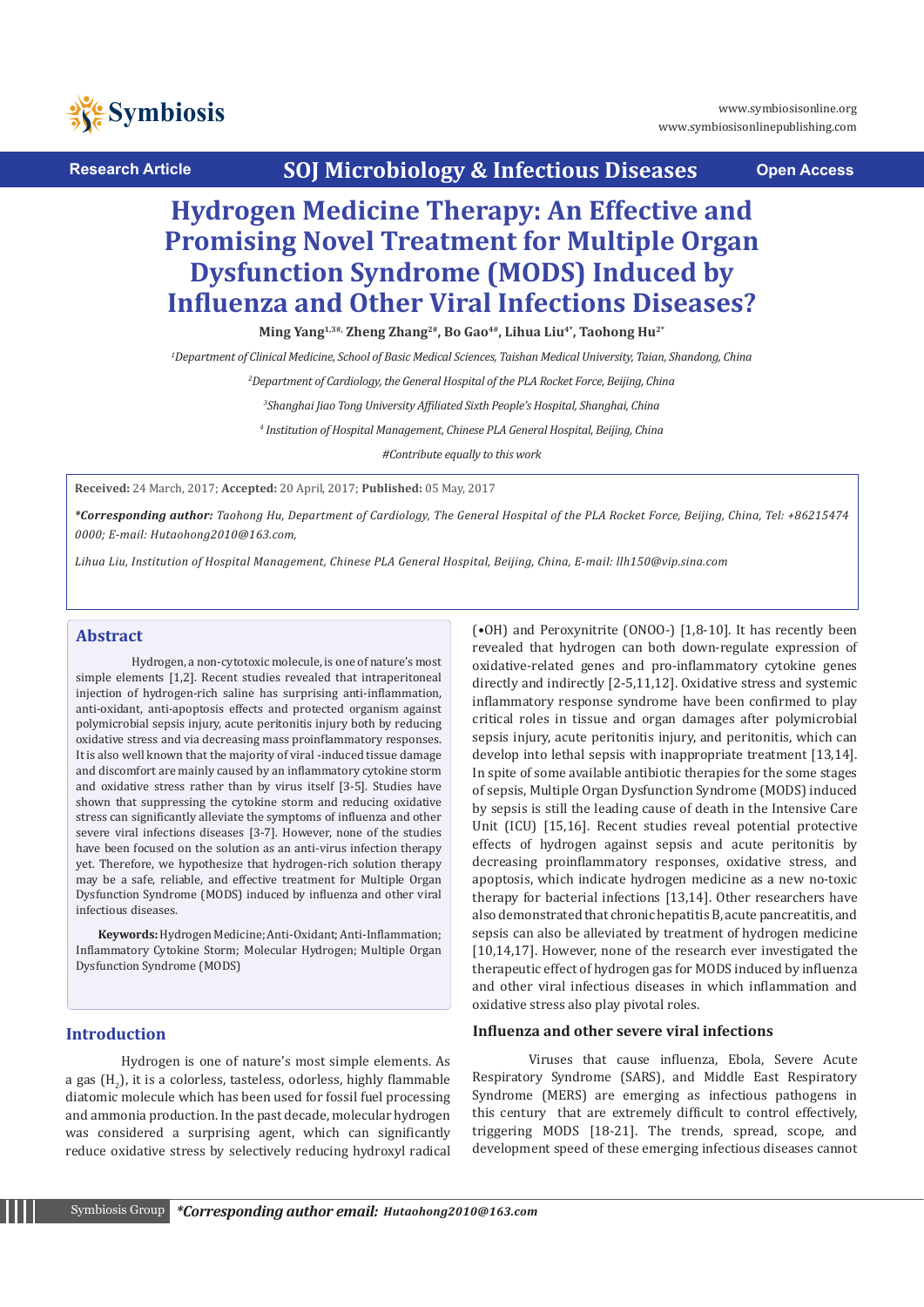be estimated, as their routes of transmission and patterns of spread are extensive and different. Diseases induced by these viruses also differ from each other. To be specific, influenza virus can cause flu, whereby the patient has a stuffy nose, cough, sore throat, runny nose, headache, muscle pain and discomfort symptoms [22]. SARS induces diffuse alveolar damage, acute lung injury, leading to Acute Respiratory Distress Syndrome (ARDS), hypoxemia, and high mortality rate [20,23-25]. Like SARS, MERS, a new type of corona virus, can cause symptoms even with many complications including renal failure [18,19].

The body will be in a state of stress that is caused by the excitement of the sympathetic system after invasion of these pathogens [26,27]. Therefore, oxidative stress increases the release of catecholamine [28]. As auto-oxidation of catecholamine occurs, a large number of free radicals can be produced, accelerating formation of oxidative stress [1]. Meanwhile, oxidative stress activates the complement system, producing a variety of chemotactic substances, such as C3 fragments, leukotrienes etc, which attract and activate neutrophils ultimately [29]. Thus, inflammatory infiltrates develops in many corresponding organs. Furthermore, all these pathogens also stimulate the immune system continuously to launch an inflammatory response flaring out of control [30]. Proinflammatory cytokines are secreted throughout the body; these cytokines also initiate activation of inflammation cells like neutrophils, eosinophils, basophils, lymphocytes, and monocytes to produce more proinflammatory cytokines [5,30]. Those cytokines and inflammation cells are reciprocal causation, developing into a cytokine storm(systemic inflammatory response syndrome)[30,31]. The term cytokine storm is used to accommodate the observation that multiple excessive inflammatory causes can induce excessive release of inflammation factors like interleukin-1, interleukin-6, interleukin-12, tumor necrosis factor-α, interferon-α, interferon-β, interferon-γ, Monocyte Chemoattractant Protein-1 and interleukin-8 thereby leading to a disease that appears similar to sepsis [30,31]. Importantly, excessive inflammation reactions can also induce acute oxidative stress [2]. Together, both cytokine storm and oxidative stress promote each other and induce MODS, result in high mortality rate [15].

 Until now, numerous studies have indicated cytokine storm and oxidative stress are highly associated with the pathological process when getting infected with these viruses [32- 34]. Although cytokine storm and oxidative stress probably try to eliminate theses pathogens, they seem to generate multi-organ damage resulting in lethal clinical symptoms such as extensive pulmonary oedema, alveolar and other tissue haemorrhage, and acute respiratory distress syndrome, etc [6,7,33]. Moreover, when inflammation and oxidative stress damage tissue and organs, healing occurs with fibrosis, aggravating persistent multiple organ dysfunction [30]. Therefore, timely elimination of these mass of cytokines and oxidative stress would presumably protect normal organs from the damaging effects of pathogen infection.

At present, there are some therapies which include vaccines and drugs such as Oseltamivir, Amantadine, Curcumin and Ribavirin, as well as S1P1R for influenza and other viral infections diseases [35-39]. However, due to the highly variable nature of these pathogens, no ideal therapy comprehensively conforms to the criteria of effective, selective, non-toxic, and tolerance-inducing anti-influenza and other viral therapy. Furthermore, studies have showen that oseltamivir can alleviate clinical diseases symptoms and reduce morbidity and mortality [40,41]. However, there are still controversies over the prevention, treatment, and tolerance effects of oseltamivir on influenza virus [22]. Importantly, recent research showed that epistatic interactions between neuraminidase mutations promote the number of oseltamivir-resistant influenza virus populations [42]. Moreover, the clinical application revealed oseltamivir had many adverse effects such as nausea, vomiting, and an increased risk of headaches as well as renal and psychiatric syndromes [22]. Therefore, more attention should be paid to the trade-off between benefits and drawbacks when deciding to choose oseltamivir for a therapy.

 Although anti-influenza and other viral therapies have been widely studied in the past decades, no therapy can achieve the desired standards. Medical researchers have been striving hard to identify effective, novel, non-toxic, and convenient compounds to protect patients against influenza and other viral infections.

## **Hypothesis**

Our hypothesis is that hydrogen-rich solution therapy may be a safe, reliable, effective, and specific treatment for MODS induced by influenza and other viral infectious diseases. Given the theory that molecular hydrogen can both significantly down regulate expressions of inflammation-related genes and selectively reduce hydroxyl radical and Peroxynitrite, we have reasons to consider that cytokine storm and oxidative stress can be suppressed when getting infected with avian influenza and other severe viruses [1,11,12,43-45]. Our theory is unique because it not only puts forward a new kind of non-toxic antiviral therapy but also makes hydrogen-based medicine able to heal disease in to the whole body.

Proinflammatory cytokines including interleukin-1β , interleukin-6, Interferon-γ, intercellular cell adhesion molecule-1, inducible nitric oxide synthase, monocyte chemotactic protein 1, chemokine ligand 2 and tumor necrosis factor  $-α$  as well as Proliferating Cell Nuclear Antigen are the main contributors for cytokine storm[30,46-48]. Numerous studies have consistently shown that the contributors were significantly down regulated after applying hydrogen medicine therapy [10,14,26,27,41]. Besides, with the deepening biological mechanism of hydrogen research being developed, scientists gradually found that hydrogen therapy can significantly suppress many pathological signal transduction channels such as NF-κβ, MAPK, Lyn-P, and MEK-1 as well as ERK1/2 pathways and ultimately achieve the goal of recovery from many diseases [44,45,49-53]. In addition, it is worth noting that as H2 is moderate enough, it can selectively react with only hydroxyl radicals (•OH) and peroxynitrite(ONOO-), the main contributors of oxidative stress in vitro and in vivo without disturbing metabolic redox reactions

**Citation:** Taonong Hu, Ming Yang, Zneng Znang. (2017) Hydrogen Medicine Therapy: An Effective and Promising Novel Treatment Page 2 of 6<br>Or Multiple Organ Dycfunction Syndrome (MODS) Induced by Influenza and Other Viral In for Multiple Organ Dysfunction Syndrome (MODS) Induced by Influenza and Other Viral Infections Diseases?SOJ Microbiol Infect Dis<br>5(2): 1.6 **Citation:** Taohong Hu, Ming Yang, Zheng Zhang. (2017) Hydrogen Medicine Therapy: An Effective and Promising Novel Treatment 5(2): 1-6.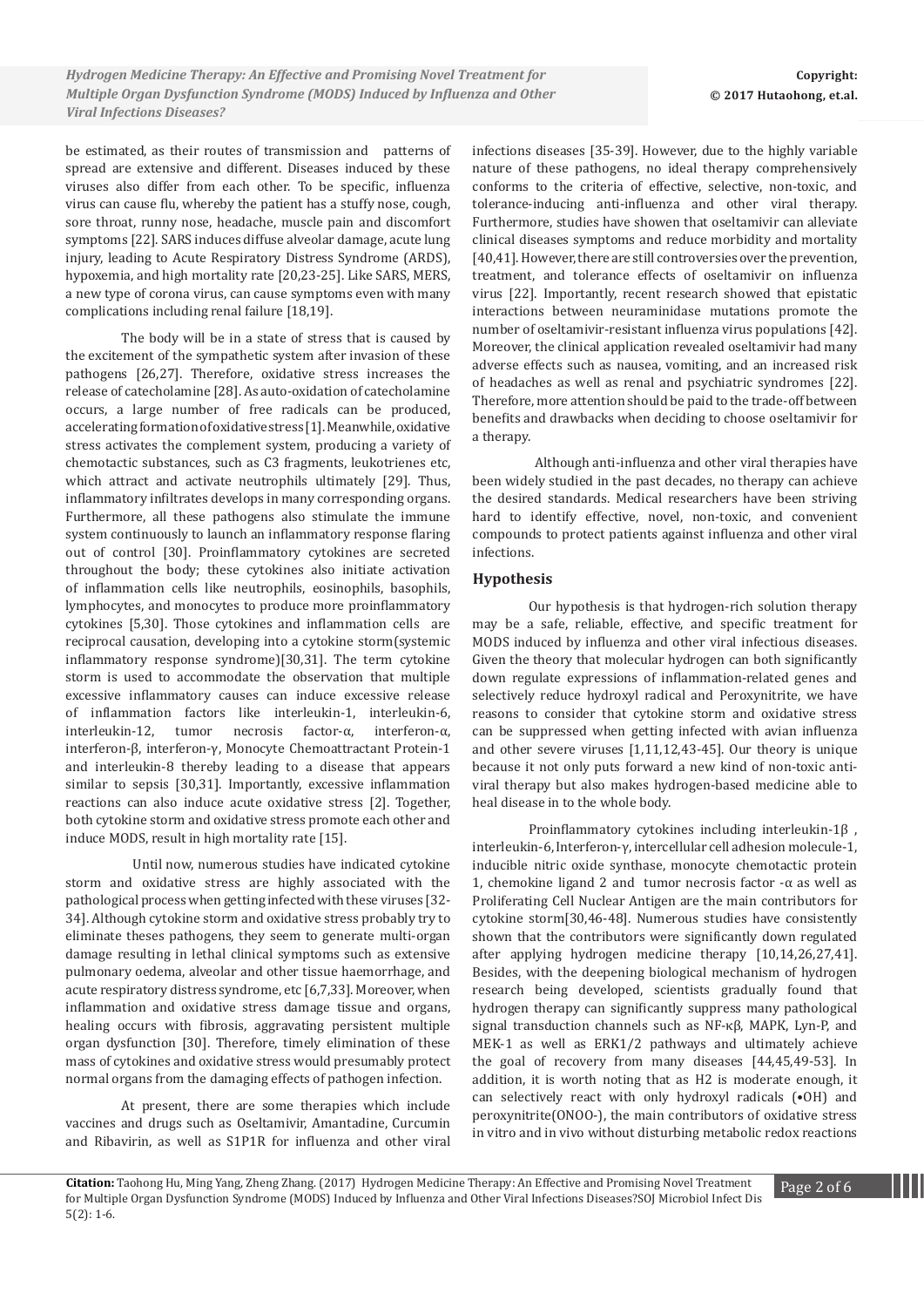*Novel VacA S1d Signal Sequence Found in Helicobacter Pylori from Mexican Children Hydrogen Medicine Therapy: An Effective and Promising Novel Treatment for with Recurrent Abdominal Pain Multiple Organ Dysfunction Syndrome (MODS) Induced by Influenza and Other Viral Infections Diseases?*

[1]. Last but not least, as H2 is an endogenous substance, the goal of better tissue compatibility than other anti-viral drugs can be achieved [54-56].

Since persistent tissue damage, MODS and high mortality rate are highly associated with oxidative stress and cytokine storm induced by influenza and other severe viral infections hydrogen can significantly reduce oxidative stress and restrain excessive production of cytokines [9,57-60]. We hypothesize that hydrogen can be potentially effective for MODS induced by influenza and other viral infectious diseases. That is to say, hydrogen may be a promising novel anti-influenza and other severe viral infections protectant. We believe work on hydrogen-based medicine for anti-viral therapy in vitro and in vivo should commence as soon as possible. In view of the outbreak, transmission, and widespread nature of these viruses, and the global issues caused by new variation pandemics threats, hydrogen medicine may give us more hope for greater survival and fewer human morbidity and mortality (Figure 1).



#### **Proposed delivery way of hydrogen**

It's interesting to note that H2 therapy can be administered through inhalation, oral intake of hydrogen-rich water, injection of hydrogen-rich saline, direct diffusion of hydrogen: bath, eye drops and immersion, as well as increase hydrogen in intestine [11,61-69]. Although each delivery way has its own characteristic and advantages, injection of hydrogen-rich saline allows enough amount of hydrogen to have its own antioxidant, anti-inflammation, anti-apoptosis effect at the shortest time [11,70]. Moreover, it is emergency to cure patients with influenza and other severe viral infectious diseases. Therefore, it would be most suitable to choose injection hydrogen-rich saline method as the primary hydrogen therapy for influenza and other severe viral infectious diseases.

#### **Acknowledgement**

This work was supported by National Nature Science Foundation of China (No. 81400274), National Student's Platform for Innovation and Entrepreneurship Training Program(Program Number :201510439107).

#### **References**

- 1. [Ohsawa I, Ishikawa M, Takahashi K, Watanabe M, Nishimaki K, Yamagata](https://www.ncbi.nlm.nih.gov/pubmed/17486089)  [K, et al. Hydrogen acts as a therapeutic antioxidant by selectively](https://www.ncbi.nlm.nih.gov/pubmed/17486089)  [reducing cytotoxic oxygen radicals. Nat Med. 2007;13\(6\):688-694.](https://www.ncbi.nlm.nih.gov/pubmed/17486089)
- 2. [Radi R. Peroxynitrite, a stealthy biological oxidant. J Biol Chem.](https://www.ncbi.nlm.nih.gov/pubmed/23861390)  [2013;288\(37\):26464-26472. doi: 10.1074/jbc.R113.472936](https://www.ncbi.nlm.nih.gov/pubmed/23861390)
- 3. [Mishra A, Vijayakumar P, Raut AA. Emerging avian influenza](https://www.ncbi.nlm.nih.gov/pubmed/28272907)  [infections: Current understanding of innate immune response and](https://www.ncbi.nlm.nih.gov/pubmed/28272907)  [molecular pathogenesis. Int Rev Immunol. 2017;36\(2\):89-107. doi:](https://www.ncbi.nlm.nih.gov/pubmed/28272907)  [10.1080/08830185.2017](https://www.ncbi.nlm.nih.gov/pubmed/28272907)
- 4. [Oliveira JH, Talyuli OA, Goncalves RL, Paiva-Silva GO, Sorgine MH,](http://journals.plos.org/plosntds/article/file%3Fid%3D10.1371/journal.pntd.0005525%26type%3Dprintable)  [Alvarenga PH, et al. Catalase protects Aedes aegypti from oxidative](http://journals.plos.org/plosntds/article/file%3Fid%3D10.1371/journal.pntd.0005525%26type%3Dprintable)  [stress and increases midgut infection prevalence of Dengue but not](http://journals.plos.org/plosntds/article/file%3Fid%3D10.1371/journal.pntd.0005525%26type%3Dprintable)  [Zika. PLoS neglected tropical diseases. 2017;11\(4\):e0005525.](http://journals.plos.org/plosntds/article/file%3Fid%3D10.1371/journal.pntd.0005525%26type%3Dprintable)
- 5. [Behrens EM, Koretzky GA. Cytokine Storm Syndrome: Looking Toward](https://www.ncbi.nlm.nih.gov/pubmed/28217930)  [the Precision Medicine Era. Arthritis Rheumatol. 2017. doi: 10.1002/](https://www.ncbi.nlm.nih.gov/pubmed/28217930) [art.40071](https://www.ncbi.nlm.nih.gov/pubmed/28217930)
- 6. [Zhu HY, Huang H, Shi XL, Zhou W, Zhou P, Yan QL, et al. Qiangzhi](https://www.ncbi.nlm.nih.gov/pubmed/25519444)  [decoction protects mice from influenza A pneumonia through](https://www.ncbi.nlm.nih.gov/pubmed/25519444)  [inhibition of inflammatory cytokine storm. Chin J Integr Med.](https://www.ncbi.nlm.nih.gov/pubmed/25519444)  [2015;21\(5\):376-383. doi: 10.1007/s11655-014-2020-2](https://www.ncbi.nlm.nih.gov/pubmed/25519444)
- 7. [Sordillo PP, Helson L. Curcumin suppression of cytokine release and](https://www.ncbi.nlm.nih.gov/pubmed/25600522)  [cytokine storm. A potential therapy for patients with Ebola and other](https://www.ncbi.nlm.nih.gov/pubmed/25600522)  [severe viral infections. In Vivo. 2015;29\(1\):1-4.](https://www.ncbi.nlm.nih.gov/pubmed/25600522)
- 8. [Qian L, Shen J. Hydrogen therapy may be an effective and specific](https://www.ncbi.nlm.nih.gov/pubmed/23742028)  [novel treatment for acute graft-versus-host disease \(GVHD\). Journal](https://www.ncbi.nlm.nih.gov/pubmed/23742028)  [of cellular and molecular medicine. J Cell Mol Med. 2013;17\(8\):1059-](https://www.ncbi.nlm.nih.gov/pubmed/23742028) [1063. doi: 10.1111/jcmm.12081](https://www.ncbi.nlm.nih.gov/pubmed/23742028)
- 9. [Zhao S, Mei K, Qian L, Yang Y, Liu W, Huang Y, et al. Therapeutic effects](https://www.ncbi.nlm.nih.gov/pubmed/24008771)  [of hydrogen-rich solution on aplastic anemia in vivo. Cell Physiol](https://www.ncbi.nlm.nih.gov/pubmed/24008771)  [Biochem. 2013;32\(3\):549-560. doi: 10.1159/000354459](https://www.ncbi.nlm.nih.gov/pubmed/24008771)
- 10.[Xia C, Liu W, Zeng D, Zhu L, Sun X. Effect of hydrogen-rich water](https://www.ncbi.nlm.nih.gov/pubmed/24127924)  [on oxidative stress, liver function, and viral load in patients with](https://www.ncbi.nlm.nih.gov/pubmed/24127924)  [chronic hepatitis B. Clin Transl Sci. 2013;6\(5\):372-375. doi: 10.1111/](https://www.ncbi.nlm.nih.gov/pubmed/24127924) [cts.12076](https://www.ncbi.nlm.nih.gov/pubmed/24127924)
- 11.[Ohta S. Molecular hydrogen as a preventive and therapeutic](https://www.ncbi.nlm.nih.gov/pubmed/24769081)  [medical gas: initiation, development and potential of hydrogen](https://www.ncbi.nlm.nih.gov/pubmed/24769081)  [medicine. Pharmacol Ther. 2014;144\(1\):1-11. doi: 10.1016/j.](https://www.ncbi.nlm.nih.gov/pubmed/24769081) [pharmthera.2014.04.006](https://www.ncbi.nlm.nih.gov/pubmed/24769081)
- 12.[Ohno K, Ito M, Ichihara M. Molecular hydrogen as an emerging](https://www.hindawi.com/journals/omcl/2012/353152/)  [therapeutic medical gas for neurodegenerative and other diseases.](https://www.hindawi.com/journals/omcl/2012/353152/)  [Oxidative medicine and cellular longevity. 2012;2012:353152.](https://www.hindawi.com/journals/omcl/2012/353152/)

Citation: Taohong Hu, Ming Yang, Zheng Zhang. (2017) Hydrogen Medicine Therapy: An Effective and Promising Novel Treatment<br>for Multiple Organ Durfungtion Curcharma (MODC) Indused by Influence and Other Viral Infections Dis for Multiple Organ Dysfunction Syndrome (MODS) Induced by Influenza and Other Viral Infections Diseases?SOJ Microbiol Infect Dis<br>ECO) 4-6 5(2): 1-6.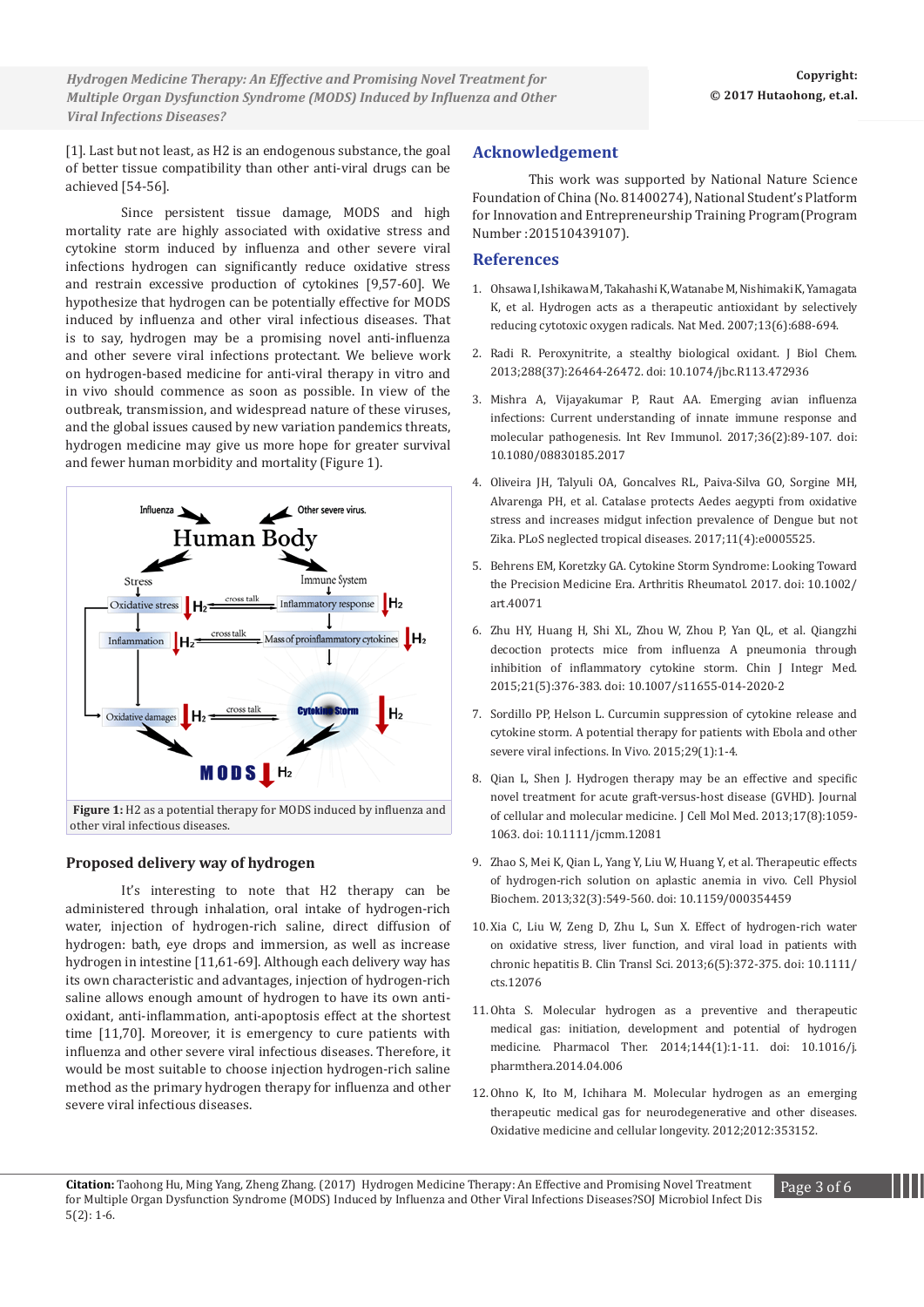- 13.[Zhang J, Wu Q, Song S, Wan Y, Zhang R, Tai M, et al. Effect of hydrogen](https://www.ncbi.nlm.nih.gov/pubmed/24793096)[rich water on acute peritonitis of rat models. Int Immunopharmacol.](https://www.ncbi.nlm.nih.gov/pubmed/24793096)  [2014;21\(1\):94-101. doi: 10.1016/j.intimp.2014.04.011](https://www.ncbi.nlm.nih.gov/pubmed/24793096)
- 14.[Li GM, Ji MH, Sun XJ, Zeng QT, Tian M, Fan YX, et al. Effects of](https://www.ncbi.nlm.nih.gov/pubmed/22795273)  [hydrogen-rich saline treatment on polymicrobial sepsis. J Surg Res.](https://www.ncbi.nlm.nih.gov/pubmed/22795273)  [2013;181\(2\):279-286. doi: 10.1016/j.jss.2012.06.058](https://www.ncbi.nlm.nih.gov/pubmed/22795273)
- 15.[Liang SY, Kumar A. Empiric antimicrobial therapy in severe sepsis](https://www.ncbi.nlm.nih.gov/pubmed/26031965)  [and septic shock: optimizing pathogen clearance. Curr Infect Dis Rep.](https://www.ncbi.nlm.nih.gov/pubmed/26031965)  [2015;17\(7\):493. doi: 10.1007/s11908-015-0493-6](https://www.ncbi.nlm.nih.gov/pubmed/26031965)
- 16[.Bhatia PK, Biyani G. Fluid resuscitation in severe sepsis and septic](https://www.ncbi.nlm.nih.gov/pubmed/26019350)  [shock: Shifting goalposts. Indian J Anaesth. 2015;59\(5\):269-271. doi:](https://www.ncbi.nlm.nih.gov/pubmed/26019350)  [10.4103/0019-5049.156863](https://www.ncbi.nlm.nih.gov/pubmed/26019350)
- 17.[Chen H, Sun YP, Li Y, Liu WW, Xiang HG, Fan LY, et al. Hydrogen-rich](https://www.ncbi.nlm.nih.gov/pubmed/20138831)  [saline ameliorates the severity of l-arginine-induced acute pancreatitis](https://www.ncbi.nlm.nih.gov/pubmed/20138831)  [in rats. Biochem Biophys Res Commun. 2010;393\(2\):308-313. doi:](https://www.ncbi.nlm.nih.gov/pubmed/20138831)  [10.1016/j.bbrc.2010.02.005](https://www.ncbi.nlm.nih.gov/pubmed/20138831)
- 18.[Rha B, Rudd J, Feikin D, Watson J, Curns AT, Swerdlow DL, et al. Update](https://www.ncbi.nlm.nih.gov/pubmed/25632953)  [on the epidemiology of Middle East respiratory syndrome coronavirus](https://www.ncbi.nlm.nih.gov/pubmed/25632953)  [\(MERS-CoV\) infection, and guidance for the public, clinicians, and](https://www.ncbi.nlm.nih.gov/pubmed/25632953)  [public health authorities - January 2015. MMWR Morbidity and](https://www.ncbi.nlm.nih.gov/pubmed/25632953)  [mortality weekly report. 2015;64\(3\):61-62.](https://www.ncbi.nlm.nih.gov/pubmed/25632953)
- 19.[Tong YG, Shi WF, Liu D, Qian J, Liang L, Bo XC, et al. Genetic diversity](https://www.ncbi.nlm.nih.gov/pubmed/25970247)  [and evolutionary dynamics of Ebola virus in Sierra Leone. Nature.](https://www.ncbi.nlm.nih.gov/pubmed/25970247)  [2015;524\(7563\):93-96. doi: 10.1038/nature14490](https://www.ncbi.nlm.nih.gov/pubmed/25970247)
- 20.[Ware LB, Matthay MA. The acute respiratory distress syndrome. N](https://www.ncbi.nlm.nih.gov/pubmed/10793167)  [Engl J Med. 2000;342\(18\):1334-1349.](https://www.ncbi.nlm.nih.gov/pubmed/10793167)
- 21.[Teijaro JR, Walsh KB, Rice S, Rosen H, Oldstone MB. Mapping the innate](https://www.ncbi.nlm.nih.gov/pubmed/24572573)  [signaling cascade essential for cytokine storm during influenza virus](https://www.ncbi.nlm.nih.gov/pubmed/24572573)  [infection. Proc Natl Acad Sci U S A. 2014;111\(10\):3799-3804. doi:](https://www.ncbi.nlm.nih.gov/pubmed/24572573)  [10.1073/pnas.1400593111](https://www.ncbi.nlm.nih.gov/pubmed/24572573)
- 22.[Jefferson T, Jones M, Doshi P, Spencer EA, Onakpoya I, Heneghan CJ.](http://papers.mrotte.com/tamiflu.pdf)  [Oseltamivir for influenza in adults and children: systematic review](http://papers.mrotte.com/tamiflu.pdf)  [of clinical study reports and summary of regulatory comments. BMJ.](http://papers.mrotte.com/tamiflu.pdf)  [2014;348:g2545.](http://papers.mrotte.com/tamiflu.pdf)
- 23.[Dole M, Wilson FR, Fife WP. Hyperbaric hydrogen therapy: a possible](https://www.ncbi.nlm.nih.gov/pubmed/1166304)  [treatment for cancer. Science. 1975;190\(4210\):152-154.](https://www.ncbi.nlm.nih.gov/pubmed/1166304)
- 24.[Gralinski LE, Bankhead A 3rd, Jeng S, Menachery VD, Proll S, Belisle SE,](https://www.ncbi.nlm.nih.gov/pubmed/23919993)  [et al. Mechanisms of severe acute respiratory syndrome coronavirus](https://www.ncbi.nlm.nih.gov/pubmed/23919993)[induced acute lung injury. MBio. 2013;4\(4\). pii: e00271-13. doi:](https://www.ncbi.nlm.nih.gov/pubmed/23919993)  [10.1128/mBio.00271-13](https://www.ncbi.nlm.nih.gov/pubmed/23919993)
- 25.[Nieto-Torres JL, DeDiego ML, Verdia-Baguena C, Jimenez-Guardeno JM,](https://www.ncbi.nlm.nih.gov/pubmed/24788150)  [Regla-Nava JA, Fernandez-Delgado R, et al. Severe acute respiratory](https://www.ncbi.nlm.nih.gov/pubmed/24788150)  [syndrome coronavirus envelope protein ion channel activity promotes](https://www.ncbi.nlm.nih.gov/pubmed/24788150)  [virus fitness and pathogenesis. PLoS Pathog. 2014;10\(5\):e1004077.](https://www.ncbi.nlm.nih.gov/pubmed/24788150)  [doi: 10.1371/journal.ppat.1004077](https://www.ncbi.nlm.nih.gov/pubmed/24788150)
- 26.[Barrios-Payan J, Revuelta A, Mata-Espinosa D, Marquina-Castillo B,](https://www.ncbi.nlm.nih.gov/pubmed/27609282)  [Villanueva EB, Gutierrez ME, et al. The contribution of the sympathetic](https://www.ncbi.nlm.nih.gov/pubmed/27609282)  [nervous system to the immunopathology of experimental pulmonary](https://www.ncbi.nlm.nih.gov/pubmed/27609282)

[tuberculosis. J Neuroimmunol. 2016;298:98-105. doi: 10.1016/j.](https://www.ncbi.nlm.nih.gov/pubmed/27609282) [jneuroim.2016.07.012](https://www.ncbi.nlm.nih.gov/pubmed/27609282)

- 27.[Roggero E, Perez AR, Pollachini N, Villar SR, Wildmann J, Besedovsky](https://www.ncbi.nlm.nih.gov/pubmed/27485039)  [H, et al. The sympathetic nervous system affects the susceptibility](https://www.ncbi.nlm.nih.gov/pubmed/27485039)  [and course of Trypanosoma cruzi infection. Brain Behav Immun.](https://www.ncbi.nlm.nih.gov/pubmed/27485039)  [2016;58:228-236. doi: 10.1016/j.bbi.2016.07.163](https://www.ncbi.nlm.nih.gov/pubmed/27485039)
- 28.[Tappia PS, Hata T, Hozaima L, Sandhu MS, Panagia V, Dhalla NS. Role](https://www.ncbi.nlm.nih.gov/pubmed/11368187)  [of oxidative stress in catecholamine-induced changes in cardiac](https://www.ncbi.nlm.nih.gov/pubmed/11368187)  [sarcolemmal Ca2+ transport. Arch Biochem Biophys. 2001;387\(1\):85-](https://www.ncbi.nlm.nih.gov/pubmed/11368187) 92.
- 29.[Ingoglia G, Martin Sag C, Rex N, De Franceschi L, Vinchi F, Cimino J,](https://www.ncbi.nlm.nih.gov/pubmed/28400318)  [et al. Hemopexin counteracts systolic dysfunction induced by heme](https://www.ncbi.nlm.nih.gov/pubmed/28400318)[driven oxidative stress. Free Radic Biol Med. 2017;108:452-464. doi:](https://www.ncbi.nlm.nih.gov/pubmed/28400318)  [10.1016/j.freeradbiomed.2017.04.003](https://www.ncbi.nlm.nih.gov/pubmed/28400318)
- 30.[Tisoncik JR, Korth MJ, Simmons CP, Farrar J, Martin TR, Katze MG. Into](https://www.ncbi.nlm.nih.gov/pubmed/22390970)  [the eye of the cytokine storm. Microbiol Mol Biol Rev. 2012;76\(1\):16-](https://www.ncbi.nlm.nih.gov/pubmed/22390970) [32. doi: 10.1128/MMBR.05015-11](https://www.ncbi.nlm.nih.gov/pubmed/22390970)
- 31.[Canna SW, Behrens EM. Making sense of the cytokine storm: a](https://www.ncbi.nlm.nih.gov/pubmed/22560573)  [conceptual framework for understanding, diagnosing, and treating](https://www.ncbi.nlm.nih.gov/pubmed/22560573)  [hemophagocytic syndromes. Pediatr Clin North Am. 2012;59\(2\):329-](https://www.ncbi.nlm.nih.gov/pubmed/22560573) [44. doi: 10.1016/j.pcl.2012.03.002](https://www.ncbi.nlm.nih.gov/pubmed/22560573)
- 32.[Us D. Cytokine storm in avian influenza. Mikrobiyoloji bulteni.](https://www.unboundmedicine.com/medline/citation/18697437/%255bCytokine_storm_in_avian_influenza%255d_)  [2008;42\(2\):365-380.](https://www.unboundmedicine.com/medline/citation/18697437/%255bCytokine_storm_in_avian_influenza%255d_)
- 33.[Martines RB, Ng DL, Greer PW, Rollin PE, Zaki SR. Tissue and cellular](https://www.ncbi.nlm.nih.gov/pubmed/25297522)  [tropism, pathology and pathogenesis of Ebola and Marburg viruses. J](https://www.ncbi.nlm.nih.gov/pubmed/25297522)  [Pathol. 2015;235\(2\):153-174. doi: 10.1002/path.4456](https://www.ncbi.nlm.nih.gov/pubmed/25297522)
- 34.[Hong Y, Shao A, Wang J, Chen S, Wu H, McBride DW, et al.](https://www.ncbi.nlm.nih.gov/pubmed/24763696)  [Neuroprotective effect of hydrogen-rich saline against neurologic](https://www.ncbi.nlm.nih.gov/pubmed/24763696)  [damage and apoptosis in early brain injury following subarachnoid](https://www.ncbi.nlm.nih.gov/pubmed/24763696)  [hemorrhage: possible role of the Akt/GSK3beta signaling pathway.](https://www.ncbi.nlm.nih.gov/pubmed/24763696)  [PLoS One. 2014;9\(4\):e96212. doi: 10.1371/journal.pone.0096212](https://www.ncbi.nlm.nih.gov/pubmed/24763696)
- 35.[McQuade B, Blair M. Influenza treatment with oseltamivir outside of](https://www.ncbi.nlm.nih.gov/pubmed/25550133)  [labeled recommendations. Am J Health Syst Pharm. 2015;72\(2\):112-](https://www.ncbi.nlm.nih.gov/pubmed/25550133) [116. doi: 10.2146/ajhp140390](https://www.ncbi.nlm.nih.gov/pubmed/25550133)
- 36.[Spritzer SD, Kinney CL, Condie J, Wellik KE, Hoffman-Snyder CR,](https://www.ncbi.nlm.nih.gov/pubmed/25607336)  [Wingerchuk DM, et al. Amantadine for patients with severe traumatic](https://www.ncbi.nlm.nih.gov/pubmed/25607336)  [brain injury: a critically appraised topic. Neurologist. 2015;19\(2\):61-](https://www.ncbi.nlm.nih.gov/pubmed/25607336) [64. doi: 10.1097/NRL.0000000000000001](https://www.ncbi.nlm.nih.gov/pubmed/25607336)
- 37.[Rivas-Aravena A, Guajardo S, Valenzuela B, Cartagena J, Imarai MI,](https://www.ncbi.nlm.nih.gov/pubmed/25631788)  [Spencer E, et al. Ribavirin stimulates the immune response of Atlantic](https://www.ncbi.nlm.nih.gov/pubmed/25631788)  [salmon. Vet Immunol Immunopathol. 2015;164\(1-2\):93-100. doi:](https://www.ncbi.nlm.nih.gov/pubmed/25631788)  [10.1016/j.vetimm.2015.01.001](https://www.ncbi.nlm.nih.gov/pubmed/25631788)
- 38.[Dilnawaz F, Sahoo SK. Enhanced accumulation of curcumin and](https://www.ncbi.nlm.nih.gov/pubmed/23891772)  [temozolomide loaded magnetic nanoparticles executes profound](https://www.ncbi.nlm.nih.gov/pubmed/23891772)  [cytotoxic effect in glioblastoma spheroid model. Eur J Pharm](https://www.ncbi.nlm.nih.gov/pubmed/23891772)  [Biopharm. 2013;85\(3 Pt A\):452-462. doi: 10.1016/j.ejpb.2013.07.013](https://www.ncbi.nlm.nih.gov/pubmed/23891772)
- 39.[Woo JH, Kim YH, Choi YJ, Kim DG, Lee KS, Bae JH, et al. Molecular](https://www.ncbi.nlm.nih.gov/pubmed/12807727)  [mechanisms of curcumin-induced cytotoxicity: induction of apoptosis](https://www.ncbi.nlm.nih.gov/pubmed/12807727)

Citation: Taohong Hu, Ming Yang, Zheng Zhang. (2017) Hydrogen Medicine Therapy: An Effective and Promising Novel Treatment Page 4 of 6 for Multiple Organ Dysfunction Syndrome (MODS) Induced by Influenza and Other Viral Infections Diseases/SOJ Microbiol Infect Dis<br>TSD 1446 5(2): 1-6.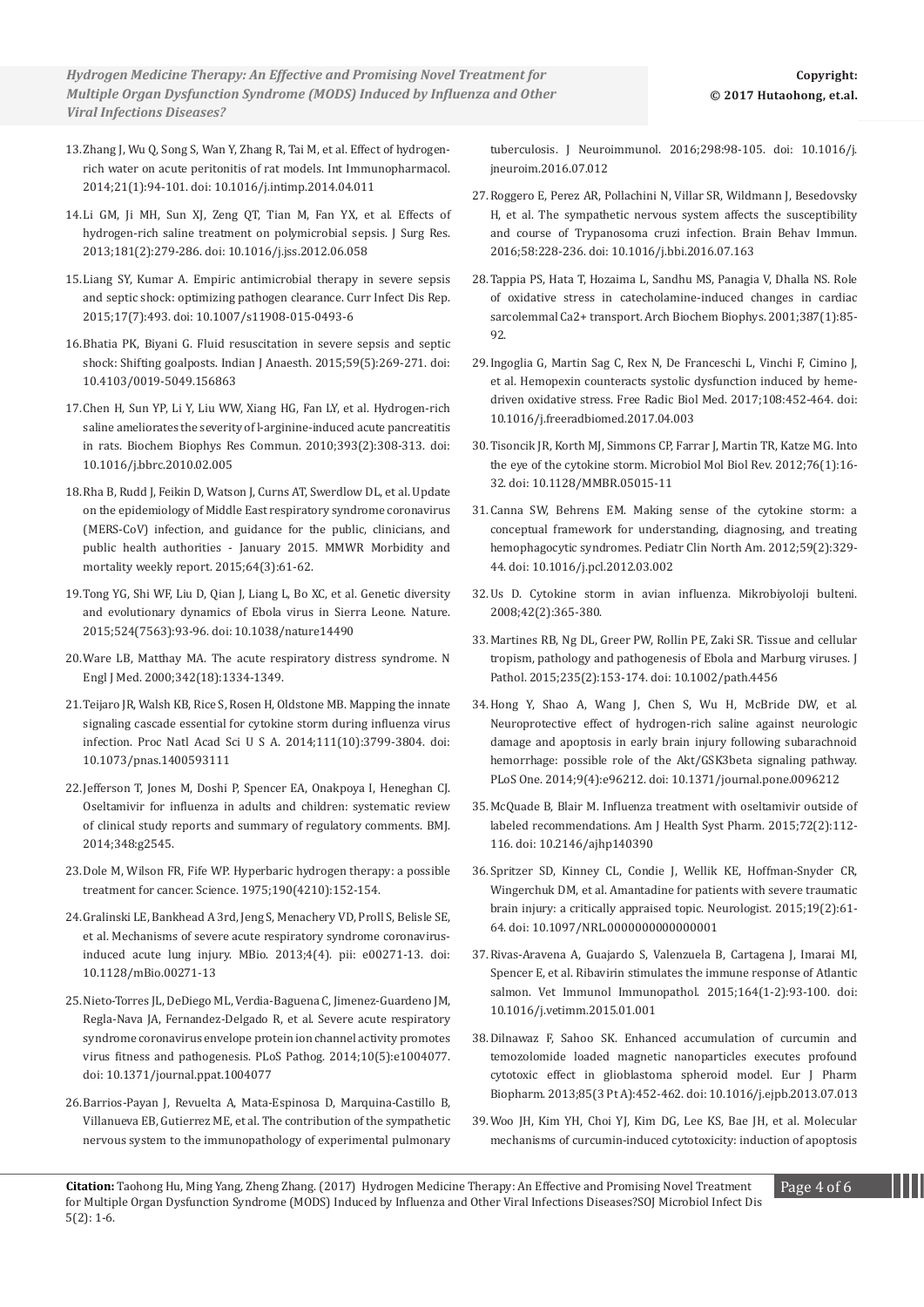*Novel VacA S1d Signal Sequence Found in Helicobacter Pylori from Mexican Children Hydrogen Medicine Therapy: An Effective and Promising Novel Treatment for with Recurrent Abdominal Pain Multiple Organ Dysfunction Syndrome (MODS) Induced by Influenza and Other Viral Infections Diseases?*

[through generation of reactive oxygen species, down-regulation of](https://www.ncbi.nlm.nih.gov/pubmed/12807727)  [Bcl-XL and IAP, the release of cytochrome c and inhibition of Akt.](https://www.ncbi.nlm.nih.gov/pubmed/12807727)  [Carcinogenesis. 2003;24\(7\):1199-1208.](https://www.ncbi.nlm.nih.gov/pubmed/12807727)

- 40.[Marty FM, Vidal-Puigserver J, Clark C, Gupta SK, Merino E, Garot D, et](https://www.ncbi.nlm.nih.gov/pubmed/28094141)  [al. Intravenous zanamivir or oral oseltamivir for hospitalised patients](https://www.ncbi.nlm.nih.gov/pubmed/28094141)  [with influenza: an international, randomised, double-blind, double](https://www.ncbi.nlm.nih.gov/pubmed/28094141)[dummy, phase 3 trial. Lancet Respir Med. 2017;5\(2\):135-146. doi:](https://www.ncbi.nlm.nih.gov/pubmed/28094141)  [10.1016/S2213-2600\(16\)30435-0](https://www.ncbi.nlm.nih.gov/pubmed/28094141)
- 41.[Ye M, Jacobs A, Khan MN, Jaipaul J, Oda J, Johnson M, et al. Evaluation of](http://bmjopen.bmj.com/content/6/7/e011686)  [the use of oseltamivir prophylaxis in the control of influenza outbreaks](http://bmjopen.bmj.com/content/6/7/e011686)  [in long-term care facilities in Alberta, Canada: a retrospective](http://bmjopen.bmj.com/content/6/7/e011686)  [provincial database analysis. BMJ open. 2016;6\(7\):e011686](http://bmjopen.bmj.com/content/6/7/e011686).
- 42.[Duan S, Govorkova EA, Bahl J, Zaraket H, Baranovich T, Seiler P, et al.](https://www.ncbi.nlm.nih.gov/pubmed/25297528)  [Epistatic interactions between neuraminidase mutations facilitated](https://www.ncbi.nlm.nih.gov/pubmed/25297528)  [the emergence of the oseltamivir-resistant H1N1 influenza viruses.](https://www.ncbi.nlm.nih.gov/pubmed/25297528)  [Nat Commun. 2014;5:5029. doi: 10.1038/ncomms6029](https://www.ncbi.nlm.nih.gov/pubmed/25297528)
- 43.[Jazwa A, Cuadrado A. Targeting heme oxygenase-1 for neuroprotection](https://www.ncbi.nlm.nih.gov/pubmed/20704549)  [and neuroinflammation in neurodegenerative diseases. Current drug](https://www.ncbi.nlm.nih.gov/pubmed/20704549)  [targets. Curr Drug Targets. 2010;11\(12\):1517-1531.](https://www.ncbi.nlm.nih.gov/pubmed/20704549)
- 44.[Kawamura T, Wakabayashi N, Shigemura N, Huang CS, Masutani K,](http://ajplung.physiology.org/content/304/10/L646)  [Tanaka Y, et al. Hydrogen gas reduces hyperoxic lung injury via the](http://ajplung.physiology.org/content/304/10/L646)  [Nrf2 pathway in vivo. American journal of physiology-Lung cellular](http://ajplung.physiology.org/content/304/10/L646)  [and molecular physiology. 2013;304\(10\):L646-656.](http://ajplung.physiology.org/content/304/10/L646)
- 45.[Zhai X, Chen X, Shi J, Shi D, Ye Z, Liu W, et al. Lactulose ameliorates](https://www.ncbi.nlm.nih.gov/pubmed/23954468)  [cerebral ischemia-reperfusion injury in rats by inducing hydrogen by](https://www.ncbi.nlm.nih.gov/pubmed/23954468)  [activating Nrf2 expression. Free Radic Biol Med. 2013;65:731-741.](https://www.ncbi.nlm.nih.gov/pubmed/23954468)  [doi: 10.1016/j.freeradbiomed.2013.08.004](https://www.ncbi.nlm.nih.gov/pubmed/23954468)
- 46.[Hale BG, Jackson D, Chen YH, Lamb RA, Randall RE. Influenza A virus](D:\Journal%20data\SOJ%20Microbiology\Articles\2017\March%202017\SOJMID-17-SC-196\Proof%20work\Proc%20Natl%20Acad%20Sci%20U%20S%20A.%202006%20Sep%2019%3B103%2838%29:14194-9)  [NS1 protein binds p85beta and activates phosphatidylinositol-3](D:\Journal%20data\SOJ%20Microbiology\Articles\2017\March%202017\SOJMID-17-SC-196\Proof%20work\Proc%20Natl%20Acad%20Sci%20U%20S%20A.%202006%20Sep%2019%3B103%2838%29:14194-9) [kinase signaling. Proc Natl Acad Sci U S A. 2006;103\(38\):14194-](D:\Journal%20data\SOJ%20Microbiology\Articles\2017\March%202017\SOJMID-17-SC-196\Proof%20work\Proc%20Natl%20Acad%20Sci%20U%20S%20A.%202006%20Sep%2019%3B103%2838%29:14194-9) [14199.](D:\Journal%20data\SOJ%20Microbiology\Articles\2017\March%202017\SOJMID-17-SC-196\Proof%20work\Proc%20Natl%20Acad%20Sci%20U%20S%20A.%202006%20Sep%2019%3B103%2838%29:14194-9)
- 47.[Phung TT, Luong ST, Kawachi S, Nunoi H, Nguyen LT, Nakayama T, et](https://www.ncbi.nlm.nih.gov/pubmed/21115040)  [al. Interleukin 12 and myeloperoxidase \(MPO\) in Vietnamese children](https://www.ncbi.nlm.nih.gov/pubmed/21115040)  [with acute respiratory distress syndrome due to Avian influenza](https://www.ncbi.nlm.nih.gov/pubmed/21115040)  [\(H5N1\) infection. J Infect. 2011;62\(1\):104-106. doi: 10.1016/j.](https://www.ncbi.nlm.nih.gov/pubmed/21115040) [jinf.2010.11.012](https://www.ncbi.nlm.nih.gov/pubmed/21115040)
- 48.[Grattendick K, Stuart R, Roberts E, Lincoln J, Lefkowitz SS, Bollen A,](https://www.ncbi.nlm.nih.gov/pubmed/12034571)  [et al. Alveolar macrophage activation by myeloperoxidase: a model](https://www.ncbi.nlm.nih.gov/pubmed/12034571)  [for exacerbation of lung inflammation. Am J Respir Cell Mol Biol.](https://www.ncbi.nlm.nih.gov/pubmed/12034571)  [2002;26\(6\):716-722.](https://www.ncbi.nlm.nih.gov/pubmed/12034571)
- 4[9.Hu W, Wang G, Li P, Wang Y, Si CL, He J, et al. Neuroprotective effects](https://www.ncbi.nlm.nih.gov/pubmed/25451577)  [of macranthoin G from Eucommia ulmoides against hydrogen](https://www.ncbi.nlm.nih.gov/pubmed/25451577)  [peroxide-induced apoptosis in PC12 cells via inhibiting NF-kappaB](https://www.ncbi.nlm.nih.gov/pubmed/25451577)  [activation. Chem Biol Interact. 2014;224:108-116. doi: 10.1016/j.](https://www.ncbi.nlm.nih.gov/pubmed/25451577) [cbi.2014.10.011](https://www.ncbi.nlm.nih.gov/pubmed/25451577)
- 50.[Wang W, Zheng JP, Zhu SX, Guan WJ, Chen M, Zhong NS. Carbocisteine](https://www.ncbi.nlm.nih.gov/pubmed/25533503)  [attenuates hydrogen peroxide-induced inflammatory injury](https://www.ncbi.nlm.nih.gov/pubmed/25533503)  [in A549 cells via NF-kappaB and ERK1/2 MAPK pathways.](https://www.ncbi.nlm.nih.gov/pubmed/25533503)  [Int Immunopharmacol. 2015;24\(2\):306-313. doi: 10.1016/j.](https://www.ncbi.nlm.nih.gov/pubmed/25533503)

[intimp.2014.12.018](https://www.ncbi.nlm.nih.gov/pubmed/25533503)

- 51.[Itoh T, Fujita Y, Ito M, Masuda A, Ohno K, Ichihara M, et al. Molecular](https://www.unboundmedicine.com/medline/citation/19766097/abstract/Molecular_hydrogen_suppresses_FcepsilonRI_mediated_signal_transduction_and_prevents_degranulation_of_mast_cells_)  [hydrogen suppresses FcepsilonRI-mediated signal transduction and](https://www.unboundmedicine.com/medline/citation/19766097/abstract/Molecular_hydrogen_suppresses_FcepsilonRI_mediated_signal_transduction_and_prevents_degranulation_of_mast_cells_)  [prevents degranulation of mast cells. Biochemical and biophysical](https://www.unboundmedicine.com/medline/citation/19766097/abstract/Molecular_hydrogen_suppresses_FcepsilonRI_mediated_signal_transduction_and_prevents_degranulation_of_mast_cells_)  [research communications. 2009;389\(4\):651-656.](https://www.unboundmedicine.com/medline/citation/19766097/abstract/Molecular_hydrogen_suppresses_FcepsilonRI_mediated_signal_transduction_and_prevents_degranulation_of_mast_cells_)
- 52.[Cardinal JS, Zhan J, Wang Y, Sugimoto R, Tsung A, McCurry KR, et al.](https://www.ncbi.nlm.nih.gov/pubmed/19907413)  [Oral hydrogen water prevents chronic allograft nephropathy in rats.](https://www.ncbi.nlm.nih.gov/pubmed/19907413)  [Kidney Int. 2010;77\(2\):101-109. doi: 10.1038/ki.2009.421](https://www.ncbi.nlm.nih.gov/pubmed/19907413)
- 53.[Chen Y, Jiang J, Miao H, Chen X, Sun X, Li Y. Hydrogen-rich saline](https://www.ncbi.nlm.nih.gov/pubmed/23340693)  [attenuates vascular smooth muscle cell proliferation and neointimal](https://www.ncbi.nlm.nih.gov/pubmed/23340693)  [hyperplasia by inhibiting reactive oxygen species production and](https://www.ncbi.nlm.nih.gov/pubmed/23340693)  [inactivating the Ras-ERK1/2-MEK1/2 and Akt pathways. Int J Mol](https://www.ncbi.nlm.nih.gov/pubmed/23340693)  [Med. 2013;31\(3\):597-606. doi: 10.3892/ijmm.2013.1256](https://www.ncbi.nlm.nih.gov/pubmed/23340693)
- 54.[Azuma T, Yamane M, Ekuni D, Kawabata Y, Kataoka K, Kasuyama K,](https://www.ncbi.nlm.nih.gov/pubmed/26783840)  [et al. Drinking Hydrogen-Rich Water Has Additive Effects on Non-](https://www.ncbi.nlm.nih.gov/pubmed/26783840)[Surgical Periodontal Treatment of Improving Periodontitis: A Pilot](https://www.ncbi.nlm.nih.gov/pubmed/26783840)  [Study. Antioxidants \(Basel\). 2015;4\(3\):513-522. doi: 10.3390/](https://www.ncbi.nlm.nih.gov/pubmed/26783840) [antiox4030513](https://www.ncbi.nlm.nih.gov/pubmed/26783840)
- 55.[Bai X, Liu S, Yuan L, Xie Y, Li T, Wang L, et al. Hydrogen-rich saline](https://www.ncbi.nlm.nih.gov/pubmed/27317636)  [mediates neuroprotection through the regulation of endoplasmic](https://www.ncbi.nlm.nih.gov/pubmed/27317636)  [reticulum stress and autophagy under hypoxia-ischemia neonatal](https://www.ncbi.nlm.nih.gov/pubmed/27317636)  [brain injury in mice. Brain Res. 2016;1646:410-417. doi: 10.1016/j.](https://www.ncbi.nlm.nih.gov/pubmed/27317636) [brainres.2016.06.020](https://www.ncbi.nlm.nih.gov/pubmed/27317636)
- 56.[Beheshti SM, Ghassemi H, Shahsavan-Markadeh R, Fremaux S.](https://www.ncbi.nlm.nih.gov/pubmed/25403373)  [Hydrogen-rich gas production via CaO sorption-enhanced steam](https://www.ncbi.nlm.nih.gov/pubmed/25403373)  [gasification of rice husk: a modelling study. Environ Technol.](https://www.ncbi.nlm.nih.gov/pubmed/25403373)  [2015;36\(9-12\):1327-1333. doi: 10.1080/09593330.2014.988185](https://www.ncbi.nlm.nih.gov/pubmed/25403373)
- 57.[Tong YG, Shi WF, Liu D, Qian J, Liang L, Bo XC, et al. Erratum: Genetic](https://www.nature.com/nature/journal/v526/n7574/full/nature15255.html)  [diversity and evolutionary dynamics of Ebola virus in Sierra Leone.](https://www.nature.com/nature/journal/v526/n7574/full/nature15255.html)  [Nature. 2015;526:595.](https://www.nature.com/nature/journal/v526/n7574/full/nature15255.html)
- 58.[Sieghart D, Liszt M, Wanivenhaus A, Broll H, Kiener H, Klosch B,](https://www.ncbi.nlm.nih.gov/pubmed/%3Fterm%3DSieghart%2520D%255BAuthor%255D%26cauthor%3Dtrue%26cauthor_uid%3D25312962)  [et al. Hydrogen sulphide decreases IL-1beta-induced activation of](https://www.ncbi.nlm.nih.gov/pubmed/%3Fterm%3DSieghart%2520D%255BAuthor%255D%26cauthor%3Dtrue%26cauthor_uid%3D25312962)  [fibroblast-like synoviocytes from patients with osteoarthritis. J Cell](https://www.ncbi.nlm.nih.gov/pubmed/%3Fterm%3DSieghart%2520D%255BAuthor%255D%26cauthor%3Dtrue%26cauthor_uid%3D25312962)  [Mol Med. 2015;19\(1\):187-197. doi: 10.1111/jcmm.12405](https://www.ncbi.nlm.nih.gov/pubmed/%3Fterm%3DSieghart%2520D%255BAuthor%255D%26cauthor%3Dtrue%26cauthor_uid%3D25312962)
- 59.[Qian L, Mei K, Shen J, Cai J. Administration of hydrogen-rich](https://www.ncbi.nlm.nih.gov/pubmed/23503500)  [saline protects mice from lethal acute graft-versus-host disease](https://www.ncbi.nlm.nih.gov/pubmed/23503500)  [\(aGVHD\). Transplantation. 2013;95\(5\):658-662. doi: 10.1097/](https://www.ncbi.nlm.nih.gov/pubmed/23503500) [TP.0b013e31827e6b23](https://www.ncbi.nlm.nih.gov/pubmed/23503500)
- 60[.Cai WW, Zhang MH, Yu YS, Cai JH. Treatment with hydrogen molecule](https://www.ncbi.nlm.nih.gov/pubmed/23212446)  [alleviates TNFα-induced cell injury in osteoblast. Mol Cell Biochem.](https://www.ncbi.nlm.nih.gov/pubmed/23212446)  [2013;373\(1-2\):1-9. doi: 10.1007/s11010-012-1450-4](https://www.ncbi.nlm.nih.gov/pubmed/23212446)
- 61.[Watanabe S, Fujita M, Ishihara M, Tachibana S, Yamamoto Y, Kaji T, et](https://www.ncbi.nlm.nih.gov/pubmed/25034733)  [al. Protective effect of inhalation of hydrogen gas on radiation-induced](https://www.ncbi.nlm.nih.gov/pubmed/25034733)  [dermatitis and skin injury in rats. J J Radiat Res. 2014;55\(6\):1107-](https://www.ncbi.nlm.nih.gov/pubmed/25034733) [1113. doi: 10.1093/jrr/rru067](https://www.ncbi.nlm.nih.gov/pubmed/25034733)
- 62.[Koyama Y, Taura K, Hatano E, Tanabe K, Yamamoto G, Nakamura K,](https://www.ncbi.nlm.nih.gov/pubmed/23682614)  [et al. Effects of oral intake of hydrogen water on liver fibrogenesis in](https://www.ncbi.nlm.nih.gov/pubmed/23682614)  [mice. Hepatol Res. 2014;44\(6\):663-677. doi: 10.1111/hepr.12165](https://www.ncbi.nlm.nih.gov/pubmed/23682614)

**Citation:** Taohong Hu, Ming Yang, Zheng Zhang. (2017) Hydrogen Medicine Therapy: An Effective and Promising Novel Treatment Page 5 of 6 for Multiple Organ Dysfunction Syndrome (MODS) Induced by Influenza and Other Viral Infections Diseases?SOJ Microbiol Infect Dis<br>TSN 5(2): 1-6.